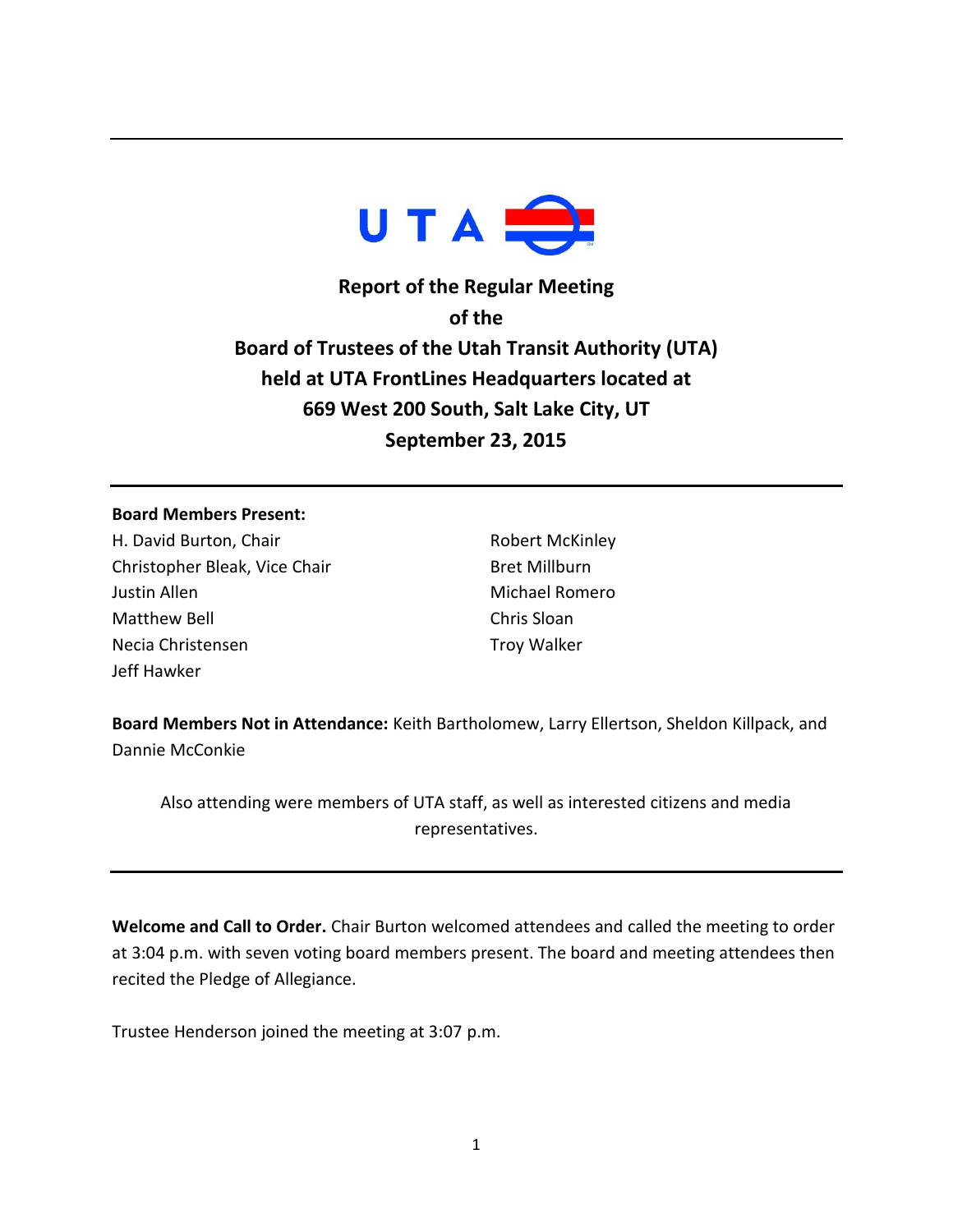**Safety Minute.** Chair Burton yielded the floor to Dave Goeres, UTA Chief Safety and Security Officer, for a brief safety message.

**Public Comment.** Public comment was given by Tammi Diaz and Sel Heidel.

**Items for Consent.** Consent items were comprised of the following:

- Approval of August 26, 2015 Meeting Report
- June and July 2015 Performance Dashboards

There were no objections to the consent items and the items were deemed approved.

Trustees Bell and Millburn joined the meeting at 3:15 p.m.

**President/CEO Report.** Jerry Benson, UTA Interim President/CEO, delivered his monthly report, which included the following topics:

- Federal transit issues
- Outreach on potential service scenarios

## **Action Items.**

**R2015-09-01 – Financial Advisor Selection.** Richard Swenson, UTA Manager of Financial Services, explained the resolution. A motion to approve the resolution was made by Trustee Bell and seconded by Trustee Henderson. The motion carried by unanimous consent with ten aye votes.

**R2015-09-02 – First Amendment to 2013 Restated Retirement Plan.** Robert Biles, UTA Vice President of Finance, reviewed proposed changes by amendment to the 2013 Restated Retirement Plan. A motion to approve the resolution was made by Trustee Christensen and seconded by Trustee Millburn. The motion carried by unanimous consent.

Chair Burton yielded the floor to Trustee Romero who introduced the Committee on Accessible Transportation leadership for 2015-2016.

**R2015-09-03 – External Financial Auditor Selection.** Trustee Walker explained the selection committee rating process and indicated the committee recommends Keddington & Christensen to be the external financial auditor for UTA. The proposed contract is for a one-year term with an option of four one-year extensions. A motion to approve the resolution was made by Trustee Walker and seconded by Trustee Sloan. The motion carried by unanimous consent.